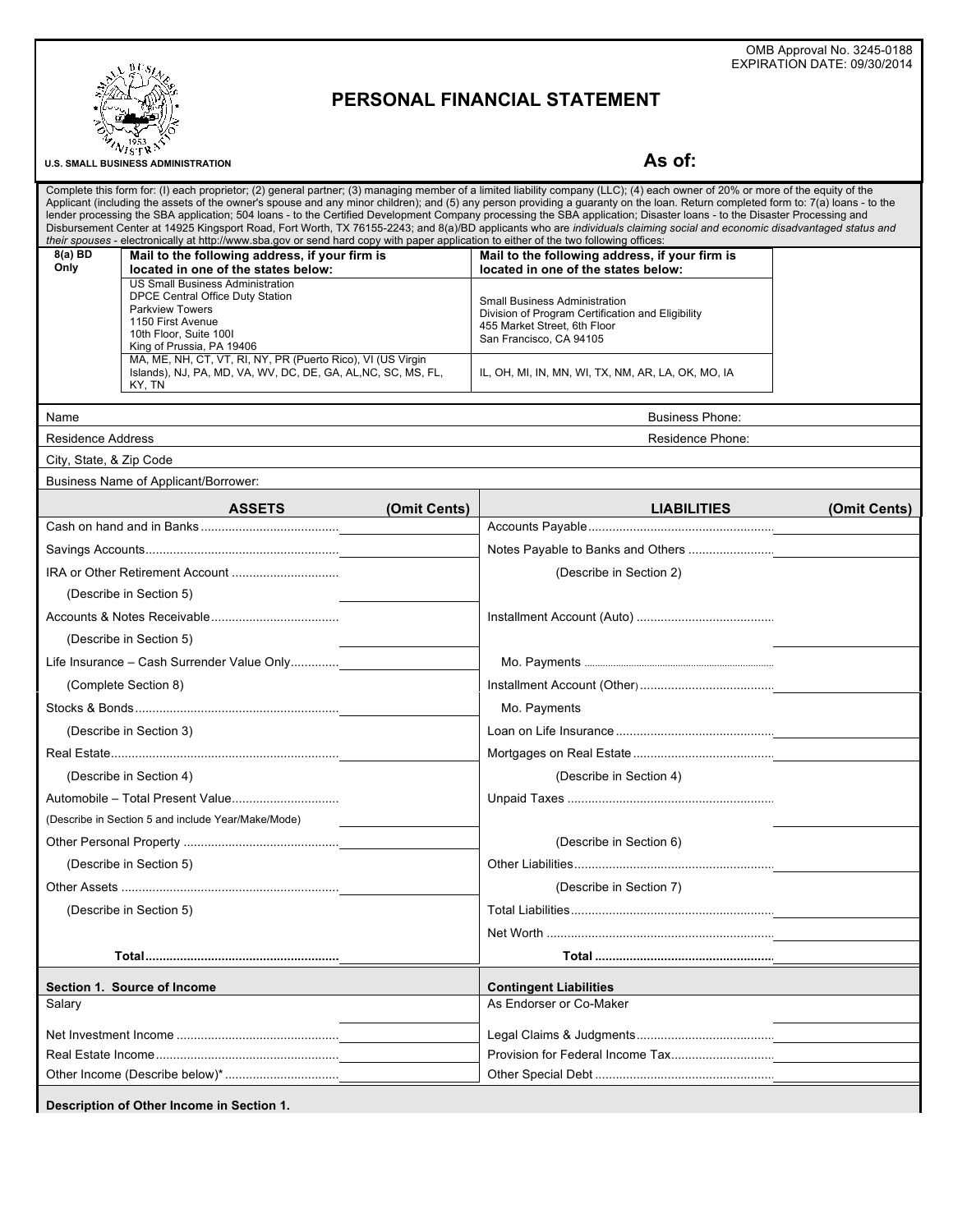**\*Alimony or child support payments need not be disclosed in "Other Income" unless it is desired to have such payments counted toward total income.**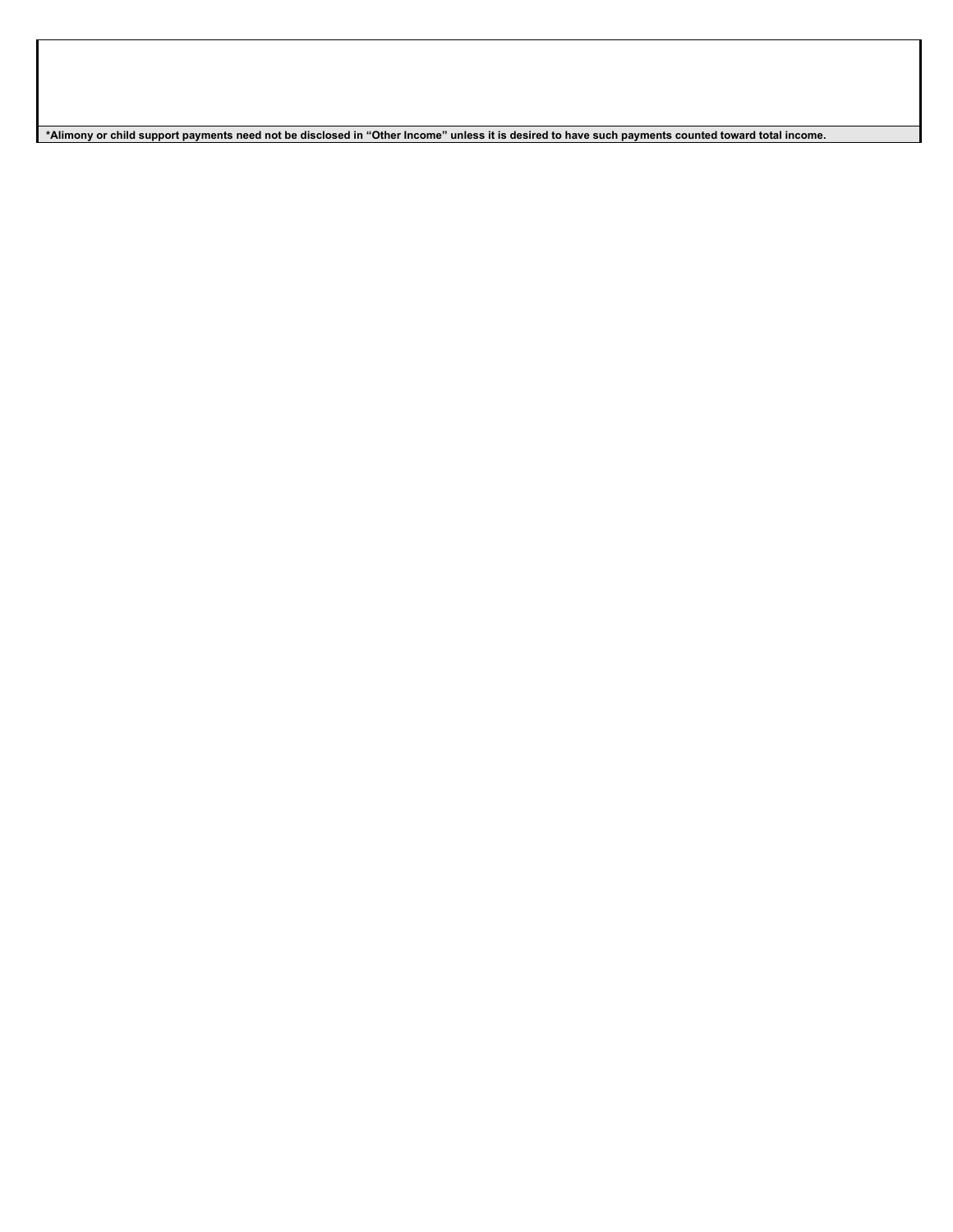| Section 2. Notes payable to Banks and Others. (Use attachments if necessary. Each attachment must be identified as a part of this statement and signed.)                                                                 |                            |                   |                                  |                   |                                 |                              |                                                                       |  |  |
|--------------------------------------------------------------------------------------------------------------------------------------------------------------------------------------------------------------------------|----------------------------|-------------------|----------------------------------|-------------------|---------------------------------|------------------------------|-----------------------------------------------------------------------|--|--|
| Name & Address of<br>Noteholder(s)                                                                                                                                                                                       | Original<br><b>Balance</b> |                   | <b>Current</b><br><b>Balance</b> |                   | <b>Payment</b><br><b>Amount</b> | Frequency<br>(monthly, etc.) | <b>How Secured or</b><br><b>Endorsed</b><br><b>Type of Collateral</b> |  |  |
|                                                                                                                                                                                                                          |                            |                   |                                  |                   |                                 |                              |                                                                       |  |  |
|                                                                                                                                                                                                                          |                            |                   |                                  |                   |                                 |                              |                                                                       |  |  |
| Section 3. Stocks and Bonds (Use attachments if necessary. Each attachment must be identified as a part of this statement and signed.<br><b>Number of Shares</b>                                                         | <b>Name of Securities</b>  |                   | Cost                             |                   |                                 |                              | <b>Total Value</b>                                                    |  |  |
|                                                                                                                                                                                                                          |                            |                   |                                  |                   | <b>Market Value</b>             | Date of                      |                                                                       |  |  |
|                                                                                                                                                                                                                          |                            |                   |                                  |                   | Quotation/Exchange              | Quotation/Exchange           |                                                                       |  |  |
|                                                                                                                                                                                                                          |                            |                   |                                  |                   |                                 |                              |                                                                       |  |  |
| Section 4. Real Estate Owned. (List each parcel separately. Use attachments if necessary. Each attachment must be identified as a part of this                                                                           |                            |                   | statement and signed.)           |                   |                                 |                              |                                                                       |  |  |
|                                                                                                                                                                                                                          |                            | <b>Property A</b> |                                  | <b>Property B</b> | <b>Property C</b>               | <b>Property D</b>            |                                                                       |  |  |
| Type of Real Estate (e.g. Primary<br>Residence, Other Residence, Rental<br>Property, Land, etc.)<br><b>Address</b>                                                                                                       |                            |                   |                                  |                   |                                 |                              |                                                                       |  |  |
|                                                                                                                                                                                                                          |                            |                   |                                  |                   |                                 |                              |                                                                       |  |  |
| <b>Date Purchased</b>                                                                                                                                                                                                    |                            |                   |                                  |                   |                                 |                              |                                                                       |  |  |
| <b>Original Cost</b>                                                                                                                                                                                                     |                            |                   |                                  |                   |                                 |                              |                                                                       |  |  |
| <b>Present Market Value</b>                                                                                                                                                                                              |                            |                   |                                  |                   |                                 |                              |                                                                       |  |  |
| Name & Address of Mortgage Holder                                                                                                                                                                                        |                            |                   |                                  |                   |                                 |                              |                                                                       |  |  |
| <b>Mortgage Account Number</b>                                                                                                                                                                                           |                            |                   |                                  |                   |                                 |                              |                                                                       |  |  |
| <b>Mortgage Balance</b>                                                                                                                                                                                                  |                            |                   |                                  |                   |                                 |                              |                                                                       |  |  |
| Amount of Payment per Month/Year                                                                                                                                                                                         |                            |                   |                                  |                   |                                 |                              |                                                                       |  |  |
| <b>Status of Mortgage</b>                                                                                                                                                                                                |                            |                   |                                  |                   |                                 |                              |                                                                       |  |  |
| Section 5. Other Personal Property and Other Assets. (Describe, and if any is pledged as security, state name and address of lien holder, amount of lien, terms of payment, and<br>if delinquent, describe delinquency.) |                            |                   |                                  |                   |                                 |                              |                                                                       |  |  |
|                                                                                                                                                                                                                          |                            |                   |                                  |                   |                                 |                              |                                                                       |  |  |
| Section 6. Unpaid Taxes. (Describe in detail, as to type, to whom payable, when due, amount, and to what property, if any, a tax lien attaches.)                                                                         |                            |                   |                                  |                   |                                 |                              |                                                                       |  |  |
|                                                                                                                                                                                                                          |                            |                   |                                  |                   |                                 |                              |                                                                       |  |  |
| Section 7. Other Liabilities. (Describe in detail.)                                                                                                                                                                      |                            |                   |                                  |                   |                                 |                              |                                                                       |  |  |
|                                                                                                                                                                                                                          |                            |                   |                                  |                   |                                 |                              |                                                                       |  |  |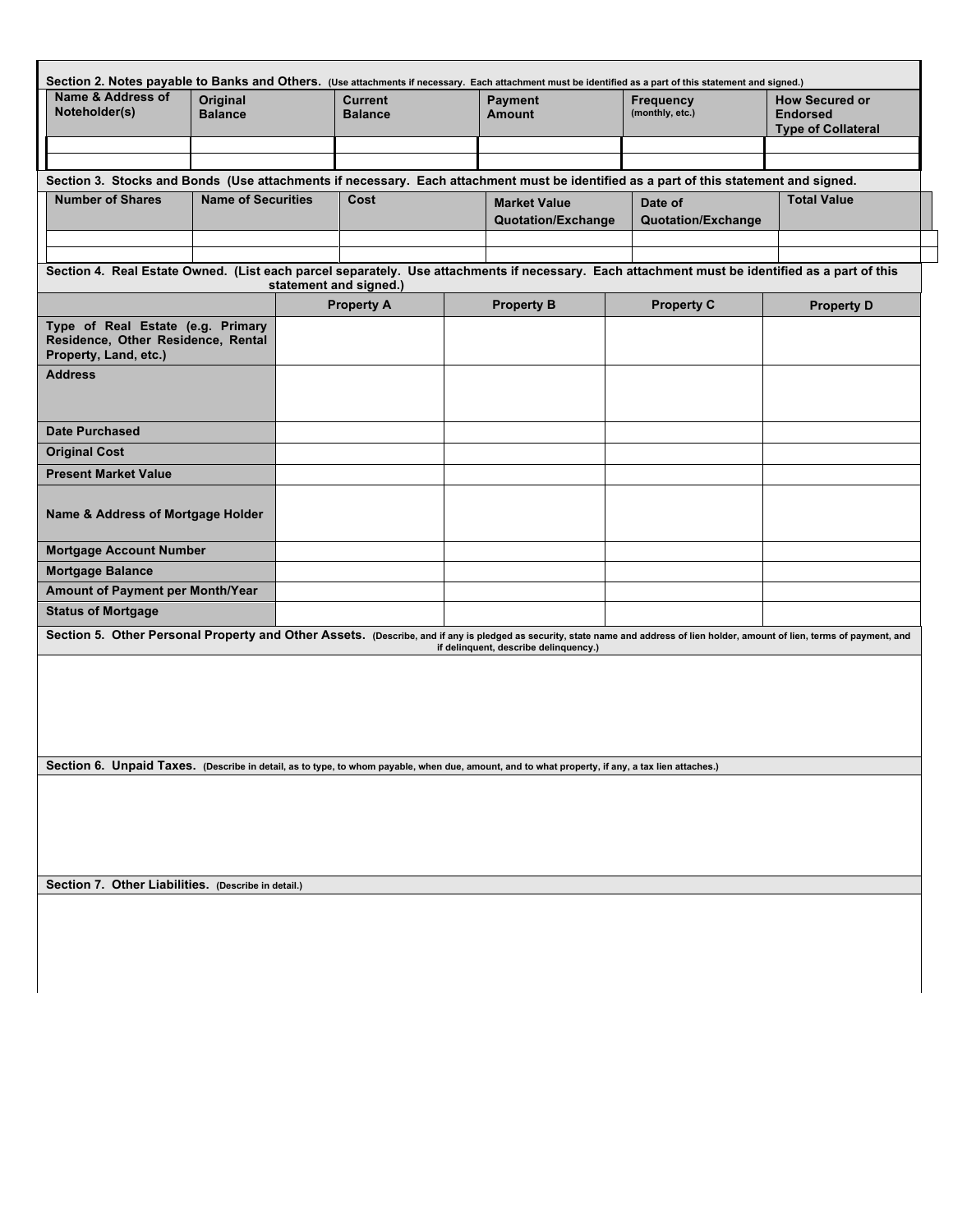**Section 8. Life Insurance Held. (Give face amount and cash surrender value of policies – name of insurance company and beneficiaries.)**

#### **I authorize SBA/Lender to make inquiries as necessary to verify the accuracy of the statements made and to determine my creditworthiness. CERTIFICATION: (to be completed by each person submitting the information requested on this form)**

By signing this form, I certify under penalty of criminal prosecution that all information on this form and any additional supporting information submitted with this form is true and complete to the best of my knowledge. I understand that SBA or its participating Lenders, or Certified Development Companies will rely on this information when making decisions regarding an application for a loan from SBA or an SBA Participating Lender, or for participation in the SBA 8(a) Business Development (BD) program.

| Signature:        | Date: |                         |  |
|-------------------|-------|-------------------------|--|
| <b>Print Name</b> |       | Social Security Number: |  |
| Signature:        | Date: |                         |  |
| Drint Nome        |       | Coold Coourity Number   |  |

Print Name Social Security Number :  $\sim$  Social Security Number :  $\sim$  Social Security Number :

### **NOTICE TO LOAN APPLICANTS: CRIMINAL PENALTIES AND ADMINISTRATIVE REMEDIES FOR FALSE STATEMENTS:**

Knowingly making a false statement on this form is a violation of Federal law and could result in criminal prosecution, significant civil penalties, and a denial of your loan. A false statement is punishable under 18 U.S.C. §§ 1001 and 3571 by imprisonment of not more than five years and/or a fine of up to \$250,000; under 15 U.S.C. § 645 by imprisonment of not more than two years and/or a fine of not more than \$5,000; and, if submitted to a Federally insured institution, a false statement is punishable under 18 U.S.C. § 1014 by imprisonment of not more than 30 years and/or a fine of not more than \$1,000,000.

#### **NOTICE TO APPLICANTS OR PARTICIPANTS IN THE 8(a) BD PROGRAM: CRIMINAL PENALTIES AND ADMINISTRATIVE REMEDIES FOR FALSE STATEMENTS:**

Any person who misrepresents a business concern's status as an 8(a) Program participant or SDB concern, or makes any other false statement in order to influence the 8(a) certification or other review process in any way (e.g., annual review, eligibility review), shall be: (1) Subject to fines and imprisonment of up to 5 years, or both, as stated in Title 18 U.S.C. § 1001; (2) subject to fines of up to \$500,000 or imprisonment of up to 10 years, or both, as stated in Title 15 U.S.C. § 645; (3) Subject to civil and administrative remedies, including suspension and debarment; and (4) Ineligible for participation in programs conducted under the authority of the Small Business Act.

PLEASE NOTE: The estimated average burden hours for the completion of this form is 1.5 hours per response. If you have questions or comments concerning this estimate or any other aspect of this information, please contact Chief, Administrative Branch, U.S. Small Business Administration, Washington, D.C. 20416, and Clearance Officer, Paper Reduction Project (3245-0188), Office of Management and Budget, Washington, D.C. 20503. **PLEASE DO NOT SEND FORMS TO OMB.**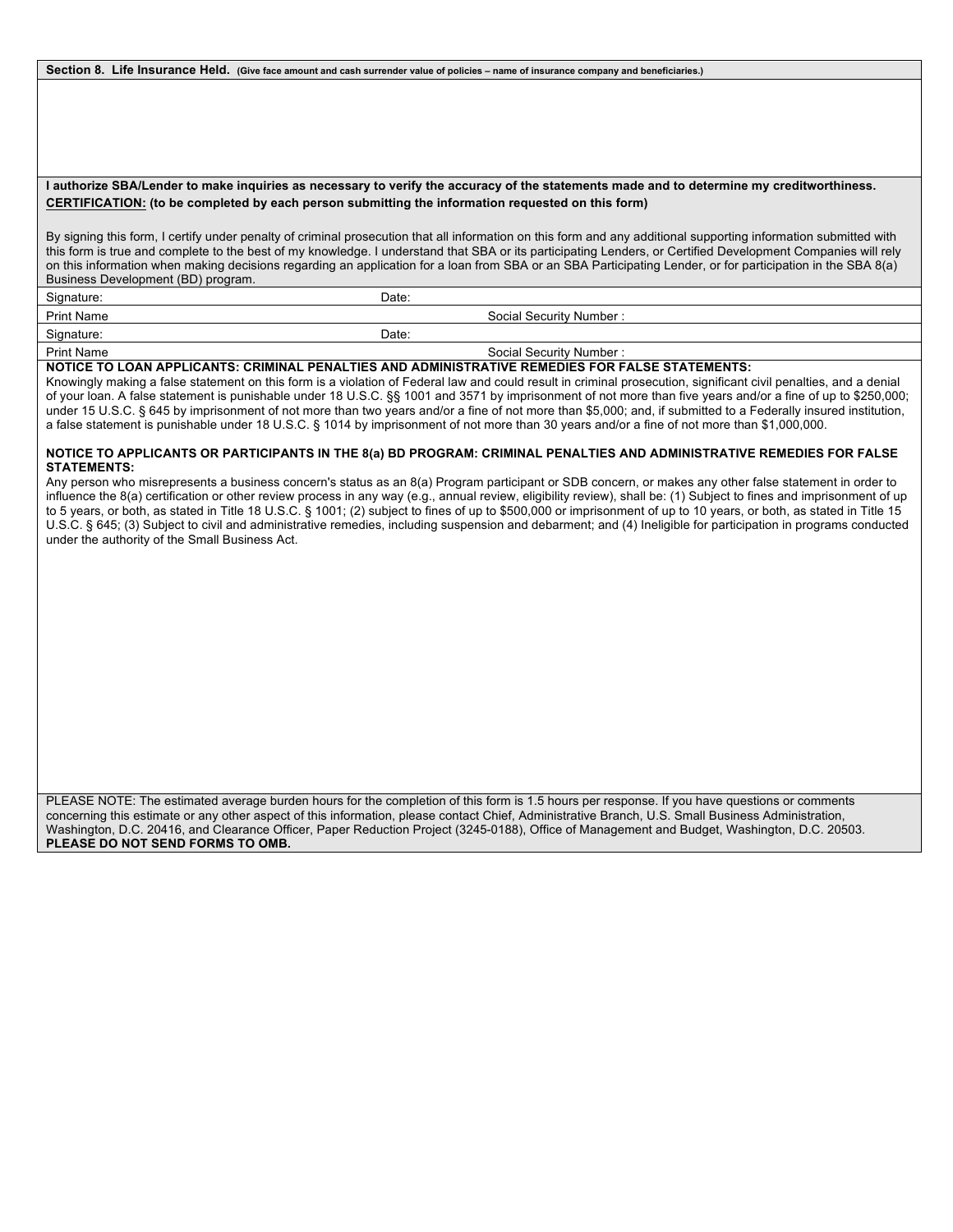## **PLEASE READ, DETACH, AND RETAIN FOR YOUR RECORDS** STATEMENTS REQUIRED BY LAW AND EXECUTIVE ORDER

SBA is required to withhold or limit financial assistance, to impose special conditions on approved loans, to provide special notices to applicants or borrowers and to require special reports and data from borrowers in order to comply with legislation passed by the Congress and Executive Orders issued by the President and by the provisions of various inter-agency agreements. SBA has issued regulations and procedures that implement these laws and executive orders. These are contained in Parts 112, 113, and 117 of Title 13 of the Code of Federal Regulations and in Standard Operating Procedures.

## **Privacy Act (5 U.S.C. 552a)**

Any person can request to see or get copies of any personal information that SBA has in his or her file when that file is retrieved by individual identifiers such as name or social security numbers. Requests for information about another party may be denied unless SBA has the written permission of the individual to release the information to the requestor or unless the information is subject to disclosure under the Freedom of Information Act.

Under the provisions of the Privacy Act, you are not required to provide your social security number. Failure to provide your social security number may not affect any right, benefit or privilege to which you are entitled. Disclosures of name and other personal identifiers are, however, required for a benefit, as SBA requires an individual seeking assistance from SBA to provide it with sufficient information for it to make a character determination. In determining whether an individual is of good character, SBA considers the person's integrity, candor, and disposition toward criminal actions. Additionally, SBA is specifically authorized to verify your criminal history, or lack thereof, pursuant to section  $7(a)(1)(B)$ , 15 USC Section 636(a)(1)(B) of the Small Business Act (the Act). Further, for all forms of assistance, SBA is authorized to make all investigations necessary to ensure that a person has not engaged in acts that violate or will violate the Act or the Small Business Investment Act, 15 USC Sections 634(b)(11) and 687(b)(a), respectively. For these purposes, you are asked to voluntarily provide your social security number to assist SBA in making a character determination and to distinguish you from other individuals with the same or similar name or other personal identifier.

The Privacy Act authorizes SBA to make certain "routine uses" of information protected by that Act. One such routine use is the disclosure of information maintained in SBA's investigative files system of records when this information indicates a violation or potential violation of law, whether civil, criminal, or administrative in nature. Specifically, SBA may refer the information to the appropriate agency, whether Federal, State, local or foreign, charged with responsibility for, or otherwise involved in investigation, prosecution, enforcement or prevention of such violations. Another routine use is disclosure to other Federal agencies conducting background checks; only to the extent the information is relevant to the requesting agencies' function. See, 74 F.R. 14890 (2009), and as amended from time to time for additional background and other routine uses.

**Right to Financial Privacy Act of 1978 (12 U.S.C. 3401) --** This is notice to you as required by the Right to Financial Privacy Act of 1978, of SBA's access rights to financial records held by financial institutions that are or have been doing business with you or your business, including any financial institutions participating in a loan or loan guaranty. The law provides that SBA shall have a right of access to your financial records in connection with its consideration or administration of assistance to you in the form of a Government guaranteed loan. SBA is required to provide a certificate of its compliance with the Act to a financial institution in connection with its first request for access to your financial records, after which no further certification is required for subsequent accesses. The law also provides that SBA's access rights continue for the term of any approved loan guaranty agreement. No further notice to you of SBA's access rights is required during the term of any such agreement. The law also authorizes SBA to transfer to another Government authority any financial records included in a application for a loan, or concerning an approved loan or loan guarantee, as necessary to process, service or foreclose on a loan guaranty or collect on a defaulted loan guaranty.

#### **Freedom of Information Act (5 U.S.C. 552)**

This law provides, with some exceptions, that SBA must supply information reflected in agency files and records to a person requesting it. Information about approved loans that will be automatically released includes, among other things, statistics on our loan programs (individual borrowers are not identified in the statistics) and other information such as the names of the borrowers (and their officers, directors, stockholders or partners), the collateral pledged to secure the loan, the amount of the loan, its purpose in general terms and the maturity. Proprietary data on a borrower would not routinely be made available to third parties. All requests under this Act are to be addressed to the nearest SBA office and be identified as a Freedom of Information request.

**Flood Disaster Protection Act (42 U.S.C. 4011) --** Regulations have been issued by the Federal Insurance Administration (FIA) and by SBA implementing this Act and its amendments. These regulations prohibit SBA from making certain loans in an FIA designated floodplain unless Federal Flood insurance is purchased as a condition of the loan. Failure to maintain the required level of flood insurance makes the applicant ineligible for any financial assistance from SBA, including disaster assistance.

**Executive Orders -- Floodplain Management and Wetland Protection (42 F.R. 26951 and 42 F.R. 26961) –** SBA discourages settlement in or development of a floodplain or a wetland. This statement is to notify all SBA loan applicants that such actions are hazardous to both life and property and should be avoided. The additional cost of flood preventive construction must be considered in addition to the possible loss of all assets and investments due to a future flood.